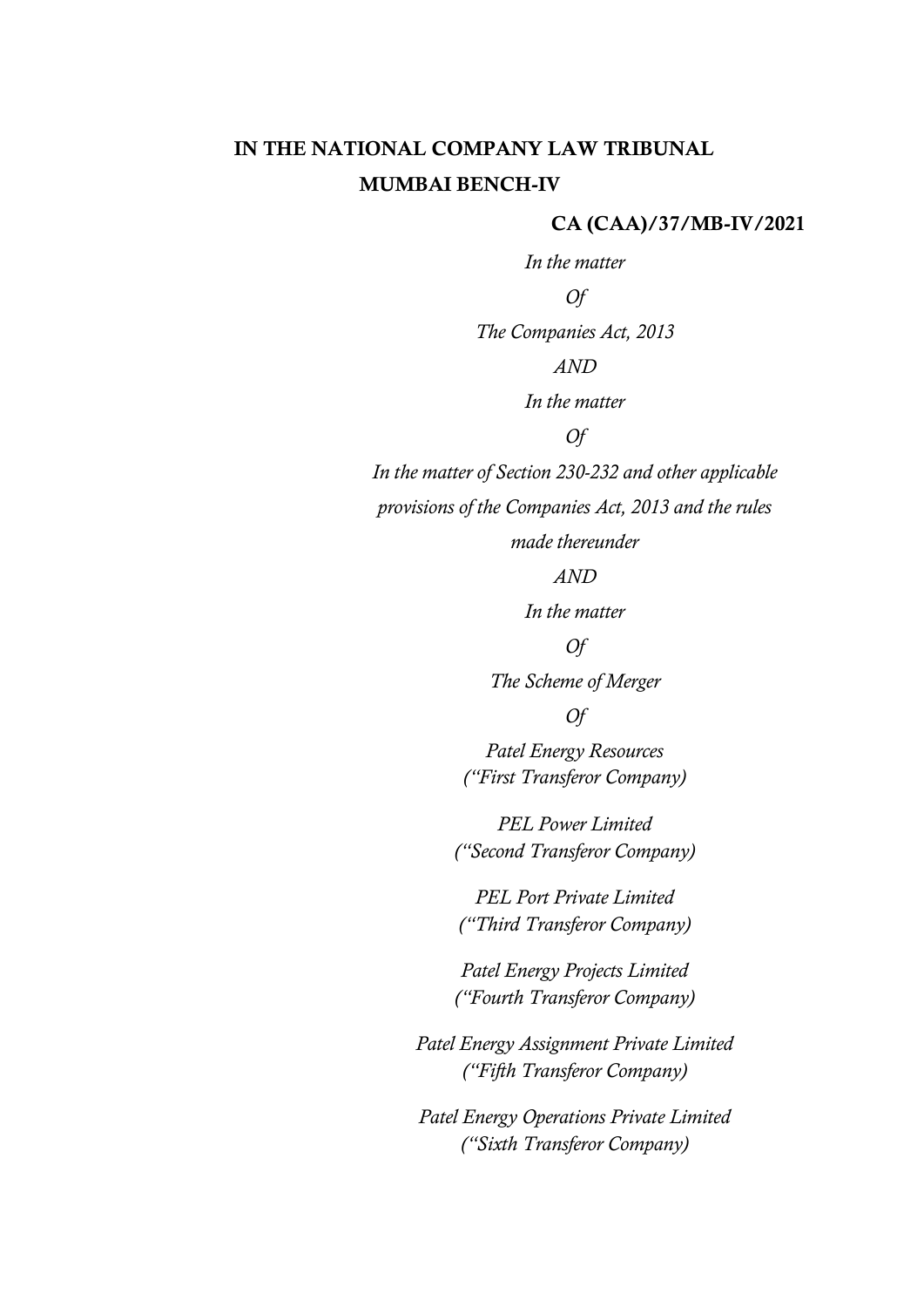CA (CAA)/37/MB-IV/2021  $\_$  , and the set of the set of the set of the set of the set of the set of the set of the set of the set of the set of the set of the set of the set of the set of the set of the set of the set of the set of the set of th

> *Jayshe Gas Power Private Limited ("Seventh Transferor Company)*

*Patel Thermal Energy Private Limited ("Eighth Transferor Company)*

*Patel Hydro Power Private Limited ("Ninth Transferor Company")*

*Zeus Minerals Trading Private Limited ("Tenth Transferor Company")*

*Patel Concrete & Quarries Private Limited ("Eleventh Transferor Company")*

> *Patel Lands Limited ("Twelfth Transferor Company")*

*Patel Engineers Private Limited ("Thirteenth Transferor Company")*

*Phedra Projects Private Limited ("Fourteenth Transferor Company")*

> *Patel Engineering Limited ("Transferee Company")*

*The Transferor Company No. 1 to 8 are registered within the Jurisdiction of NCLT Hyderabad.* 

| Patel Hydro Power Private Limited            | First Applicant Company/  |
|----------------------------------------------|---------------------------|
| [CIN: U40108MH2010PTC326949]                 | <b>Transferor Company</b> |
| <b>Zeus Minerals Trading Private Limited</b> | Second Applicant Company/ |
| [CIN: U51909MH2007PTC167522]                 | <b>Transferor Company</b> |
| Patel Concrete & Quarries Private Limited    | Third Applicant Company/  |
| [CIN: U14200MH2008PTC178210]                 | <b>Transferor Company</b> |
| Patel Lands Limited                          | Fourth Applicant Company/ |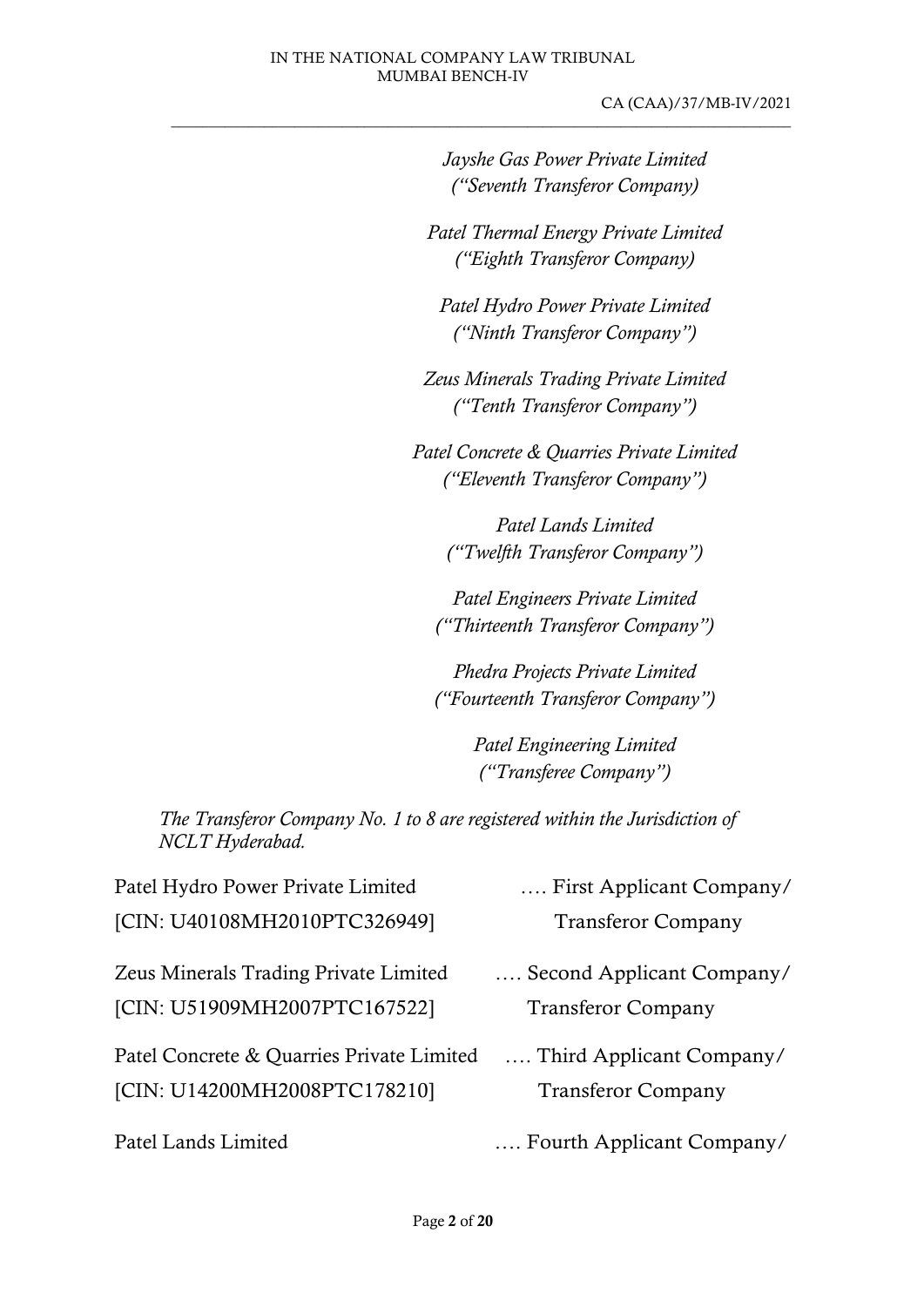#### IN THE NATIONAL COMPANY LAW TRIBUNAL MUMBAI BENCH-IV

CA (CAA)/37/MB-IV/2021

| [CIN: U70100MH2010PLC207028]         | <b>Transferor Company</b>      |
|--------------------------------------|--------------------------------|
| Patel Engineers Private Limited      | Fifth Applicant Company/       |
| [CIN: U70100MH2005PTC157559]         | <b>Transferor Company</b>      |
| Phedra Projects Private Limited      | Sixth Applicant Company/       |
| [CIN: U45201MH2006PTC164317]         | <b>Transferor Company</b>      |
| Patel Engineering Limited            | Seventh Applicant Company/     |
| [CIN: U24230MH1986PTC039809]         | <b>Transferee Company</b>      |
|                                      | Order delivered on: 15.11.2021 |
| Coram:                               |                                |
| Mr. Rajesh Sharma                    | Mrs. Suchitra Kanuparthi       |
| Hon'ble Member (Technical)           | Hon'ble Member (Judicial)      |
| Appearances (via videoconferencing): |                                |
| For the Applicants                   | Ms. Vidisha Poonja i/b         |
|                                      | Mr. Hemant Sethi, Advocates.   |
|                                      |                                |

#### *ORDER*

#### *Per: Rajesh Sharma, Member (Technical)*

- 1. This Bench is convened through video conferencing today.
- 2. The Counsel for the Applicant Companies states that the present Scheme of Merger by Absorption of wholly owned subsidiaries namely, Patel Energy Resources Limited('First Transferor Company') and PEL Power Limited ('Second Transferor Company') and PEL Port Private Limited ('Third Transferor Company') and Patel Energy Projects Limited ('Fourth Transferor Company') and Patel Energy Assignment Private Limited ('Fifth Transferor Company') and Patel Energy Operations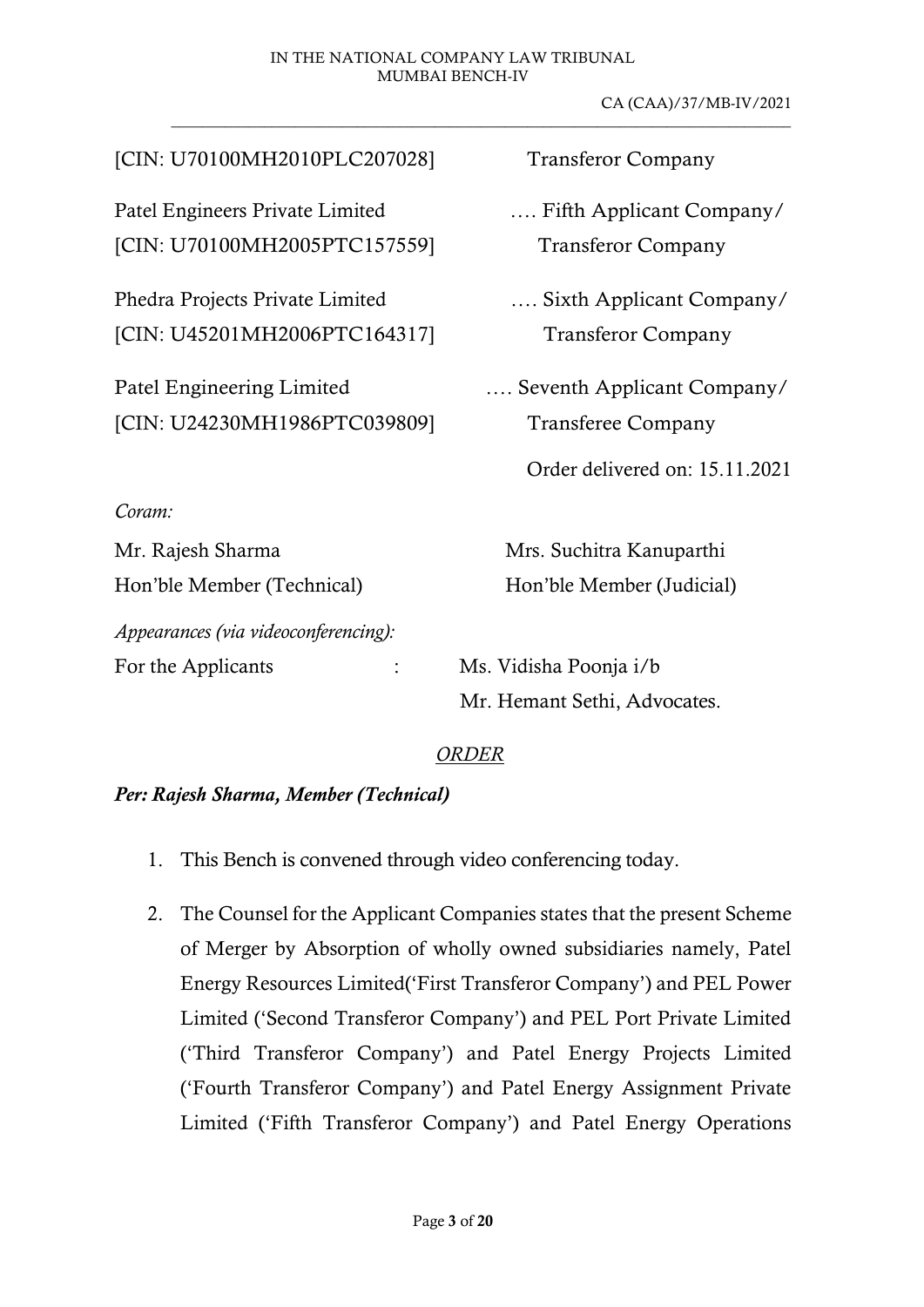$\_$  , and the set of the set of the set of the set of the set of the set of the set of the set of the set of the set of the set of the set of the set of the set of the set of the set of the set of the set of the set of th

Private Limited ('Sixth Transferor Company') and Jayshe Gas Power Private Limited ('Seventh Transferor Company') and Patel Thermal Energy Private Limited ('Eighth Transferor Company') and Patel Hydro Power Private Limited ('Ninth Transferor Company') and Zeus Minerals Trading Private Limited ('Tenth Transferor Company') and Patel Concrete & Quarries Private Limited ('Eleventh Transferor Company') and Patel Lands Limited ('Twelfth Transferor Company') and Patel Engineers Private Limited ('Thirteenth Transferor Company') and Phedra Projects Private Limited ('Fourteenth Transferor Company'), with its holding company namely Patel Engineering Limited ('Transferee Company') and their respective Shareholders ('the Scheme' or 'this Scheme'), under the provisions of Sections 230 to 232 of the Companies Act, 2013.

- 3. This is scheme of Merger of 14 Transferor Companies with the Patel Engineering Limited i.e. the Transferee Company. Out of the 14 Transferor Companies, from First Transferor Company to Eighth Transferor Company are having their respective Registered offices within the Jurisdiction of NCLT Hyderabad and accordingly filed similar Application with NCLT Hyderabad. The Ninth Transferor Company to Fourteenth Transferor Company and the Transferee Company are registered within the Jurisdiction of NCLT Mumbai, hence, filed this present Application before this Bench.
- 4. The Counsel for the Applicant Companies states that the Board of Directors of the Transferee Company has approved the merger in its meeting held on November 13, 2020. The Counsel further states that Board of Directors of the Transferor Companies in their respective meetings held on January 21, 2021 have approved the Scheme. The Appointed Date fixed under the Scheme is April 1, 2021.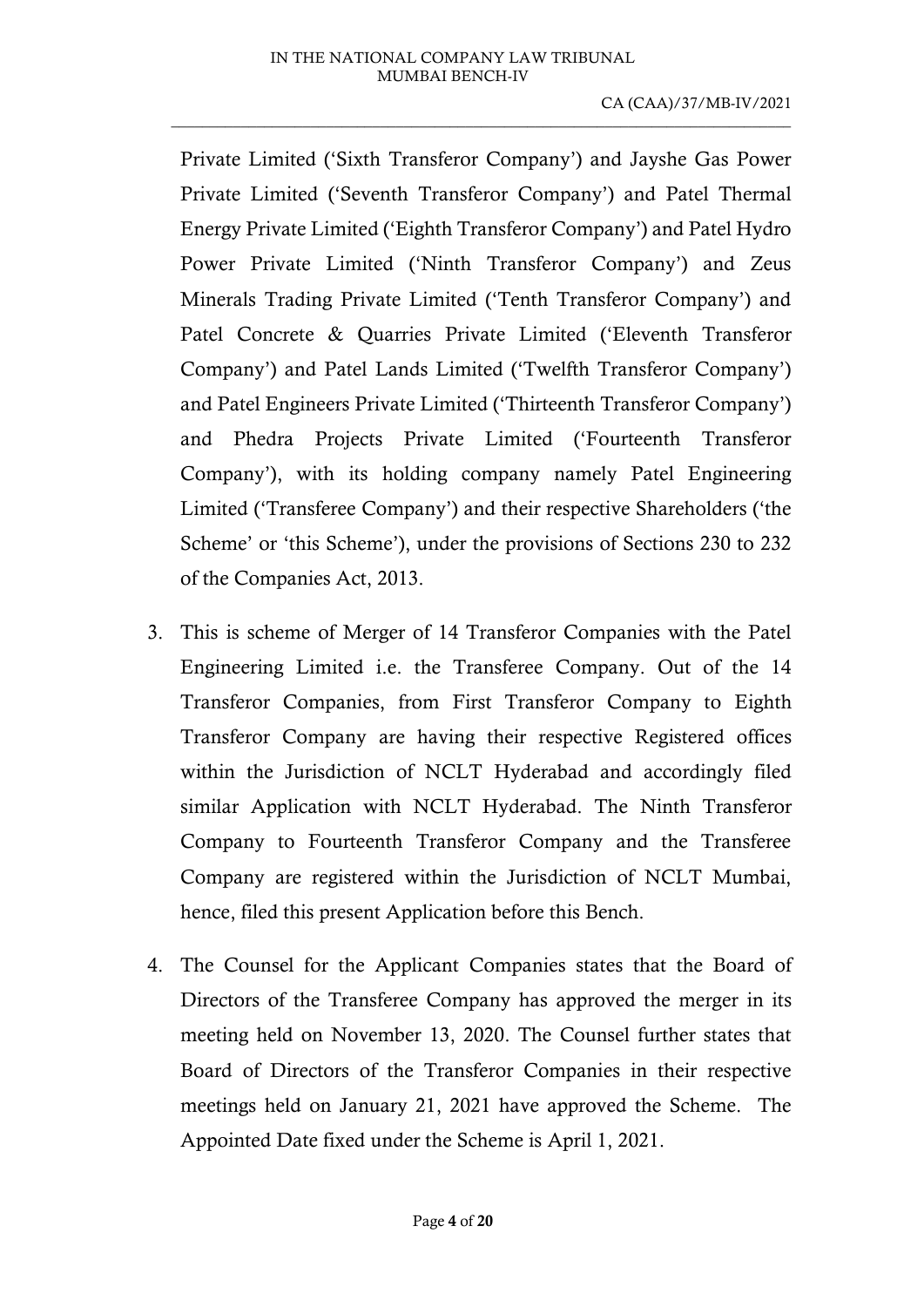- 5. The Counsel for the Applicant Companies further submits that the Transferor Companies are either directly or indirectly wholly owned subsidiaries of the Transferee Company and entire share capital of these Transferor Companies is owned and controlled by the Transferee Company.
- 6. The Counsel for the Applicants further submits the Introduction and Rationale for the Scheme of Amalgamation: -

## Patel Hydro Power Private Limited

The main object of First Applicant Company is to carry on the business of procurers, generators, suppliers, distributors, transformers, converters, producers, manufacturers, processors, developers, storers, carriers, importers and exporters of and dealers in Hydro power / energy and allied businesses as well as electricity and any products or byproducts derived from such business.

#### Zeus Minerals Trading Private Limited

The main object of Second Applicant Company is to carry on the business of miners, importers & exporters of and dealers in iron ores, chromium ores, manganese ores and all ferrous and non ferrous ores of every description.

# Patel Concrete & Quarries Private Limited

The main object of Third Applicant Company is to engage in carrying on in India and abroad the business of manufacturers, dealers, traders, distributors, contractors and stockist of construction materials of all types.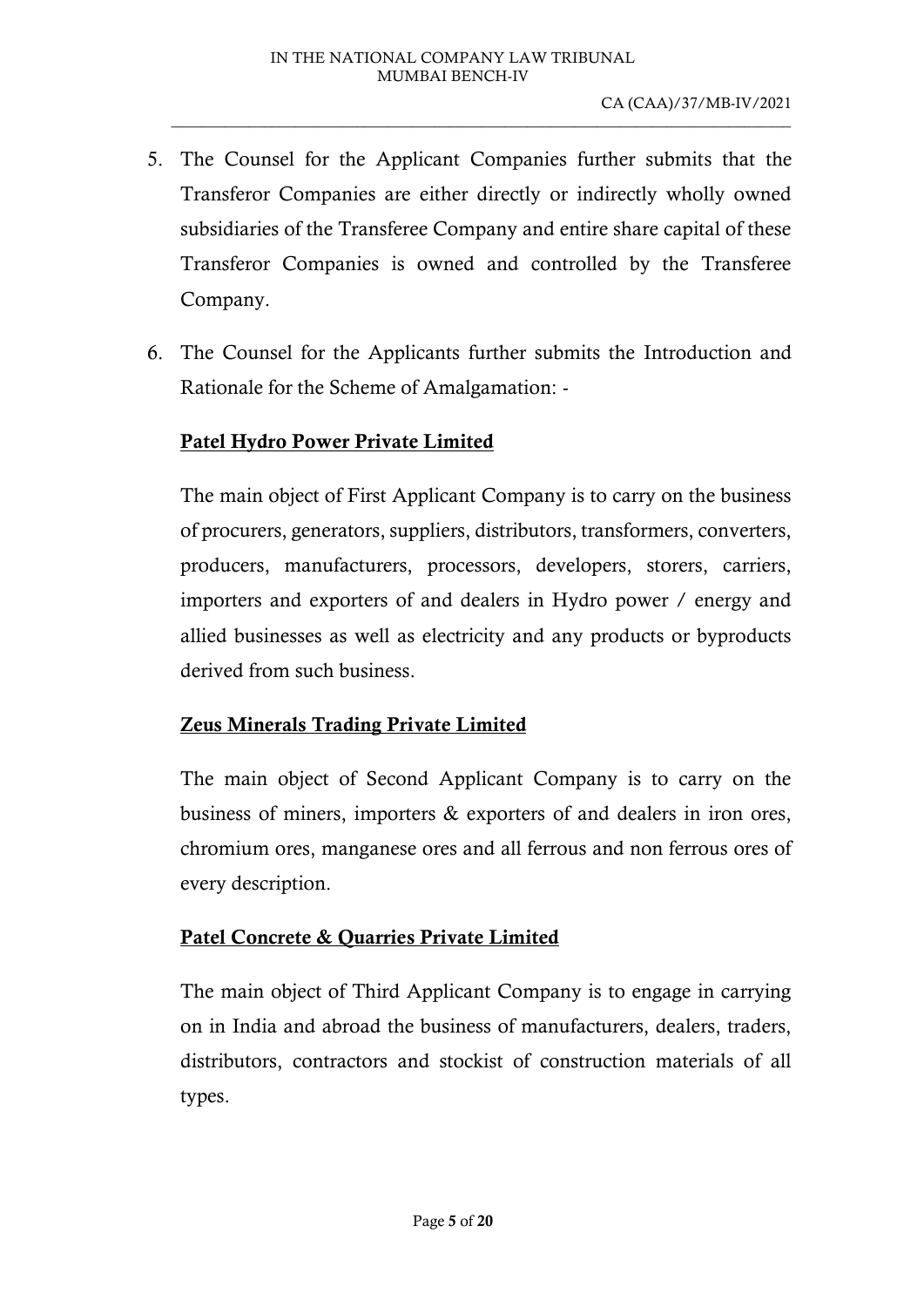$\_$  , and the set of the set of the set of the set of the set of the set of the set of the set of the set of the set of the set of the set of the set of the set of the set of the set of the set of the set of the set of th

# Patel Lands Limited

The main object of Fourth Applicant Company is to engage in the business of purchase, hold, take on lease, mortgage and / or acquire lands to design, erect construct commercial complexes or other buildings or conveniences in India or outside.

# Patel Engineers Private Limited

The main object of Fifth Applicant Company is to engage in the business of purchase, acquire, hold, take on lease, licenses and deal in all kinds of immovable property including land, building, houses, farm houses, flats, shops, commercial premises, godowns, and any rights, privileges, interests therein and to develop, construct the same.

# Phedra Projects Private Limited

The main object of Sixth Applicant Company is to engage in the business of infrastructure development activities such as build, develop, construct, alter, acquire, convert, improve, design, erect, establish, equip, dismantle, pull down, turn to account, decorate, repair, operate, maintain, reconstruct, renovate, remodel, rebuild, and to undertake turnkey project of building road, bridges, infrastructure, buildings, factories, structures, dams, railways, drainage, sewage works, water distribution & lifteration system, docks, flyovers, hospital, housing projects, power supply work, and other infrastructure related work either own or BOT (Built, Operate & transfer) or other basis, and to act as contractors, engineers, consultant, adviser in that connection.

# Patel Engineering Limited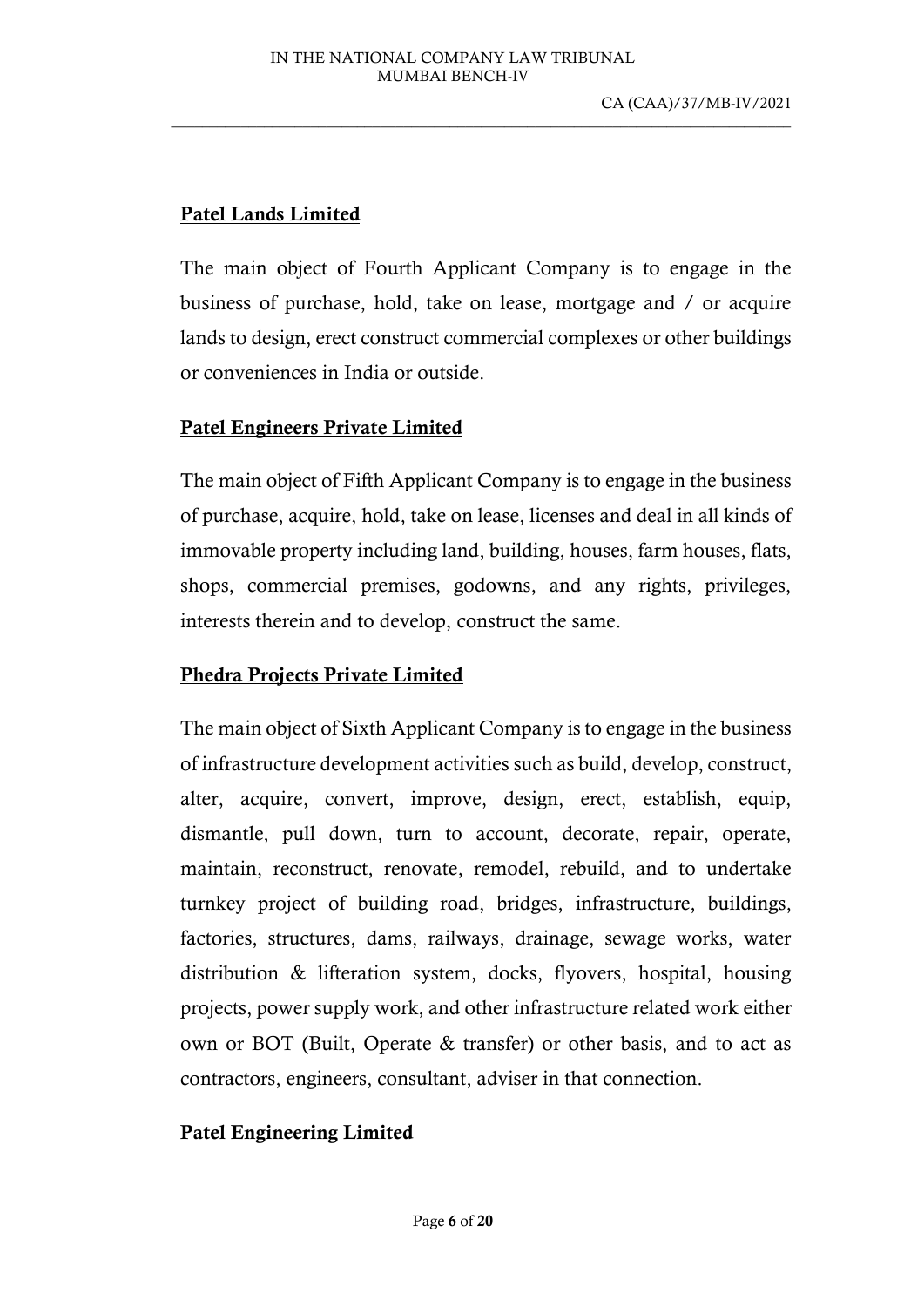The Seventh Applicant Company is engaged in the business of Constructions Engineers and Contractors and to buy and sell land, buildings, estates and immoveable property of any tenure or description.

 $\_$  , and the set of the set of the set of the set of the set of the set of the set of the set of the set of the set of the set of the set of the set of the set of the set of the set of the set of the set of the set of th

### Rationale of the Scheme:

The merger of the Transferor Companies with the Transferee Company would inter alia have the following benefits:

- The Transferor Companies are wholly-owned subsidiaries of the Transferee Company, so merger will help to consolidate the entities;
- The merger of the Transferor Companies with the Transferee Company will combine business interest into one corporate entity, resulting in operational and management efficiency, simplification, streamlining and optimization of the group structure and efficient administration;
- Post-merger of the Transferor Companies with the Transferee Company, the Transferor Companies shall stand dissolved. Consequently, there would be lesser regulatory and legal compliance obligations including accounting, reporting requirements, statutory requirements, tax filings, company law requirements, etc. and therefore reduction in administrative costs.
- 7. That the meeting of the Equity Shareholders of the First Applicant Company, the Second Applicant Company, the Third Applicant Company, the Fourth Applicant Company, the Fifth Applicant Company and the Sixth Applicant Company be dispensed in support of Company Application, inter-alia stating therein that the said Applicant Companies having procured the written consent affidavits from all the Equity Shareholders which are annexed as Annexure – L2, M2, N2, O2, P2 and Q2 respectively to the Company Application. In view of the fact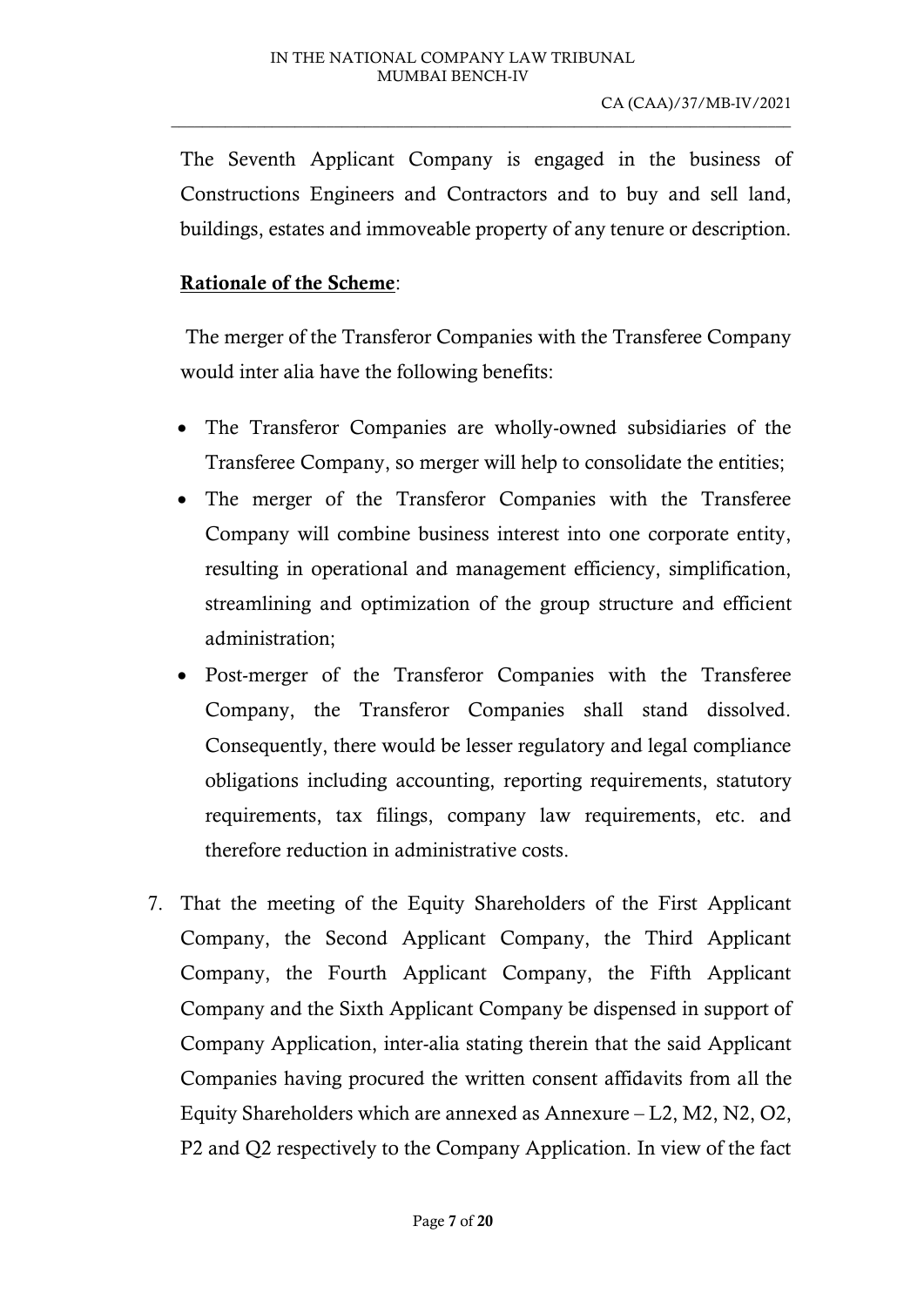that the shareholders of the said Applicant Companies have given their consent affidavits, the meeting of the Equity Shareholders of the First Applicant Company, the Second Applicant Company, the Third Applicant Company, the Fourth Applicant Company, the Fifth Applicant Company and the Sixth Applicant Company is hereby dispensed with.

- 8. There are no Secured Creditor in the First Applicant Company, the Second Applicant Company, the Third Applicant Company, the Fourth Applicant Company, the Fifth Applicant Company and the Sixth Applicant Company, therefore, convening meeting and issue of notices to them does not arise.
- 9. The Counsel for the Applicant Companies further submits that the First Applicant Company, the Second Applicant Company, the Third Applicant Company, the Fourth Applicant Company, the Fifth Applicant Company and the Sixth Applicant Company have procured the written consent affidavits from the Unsecured Creditors constituting more than 90% in value of the said Applicant Companies which are annexed as Annexure – L4, M4, N4, O4, P4 and Q4 respectively to the Company Application. In view of the fact that Unsecured Creditors constituting over 90% in value of the Unsecured Creditors have given their consent to the proposed Scheme, the meeting of the Unsecured Creditors of the First Applicant Company, the Second Applicant Company, the Third Applicant Company, the Fourth Applicant Company, the Fifth Applicant Company and the Sixth Applicant Company for the purpose of considering and, if thought fit, approving the proposed Scheme with or without modification(s) is hereby dispensed with.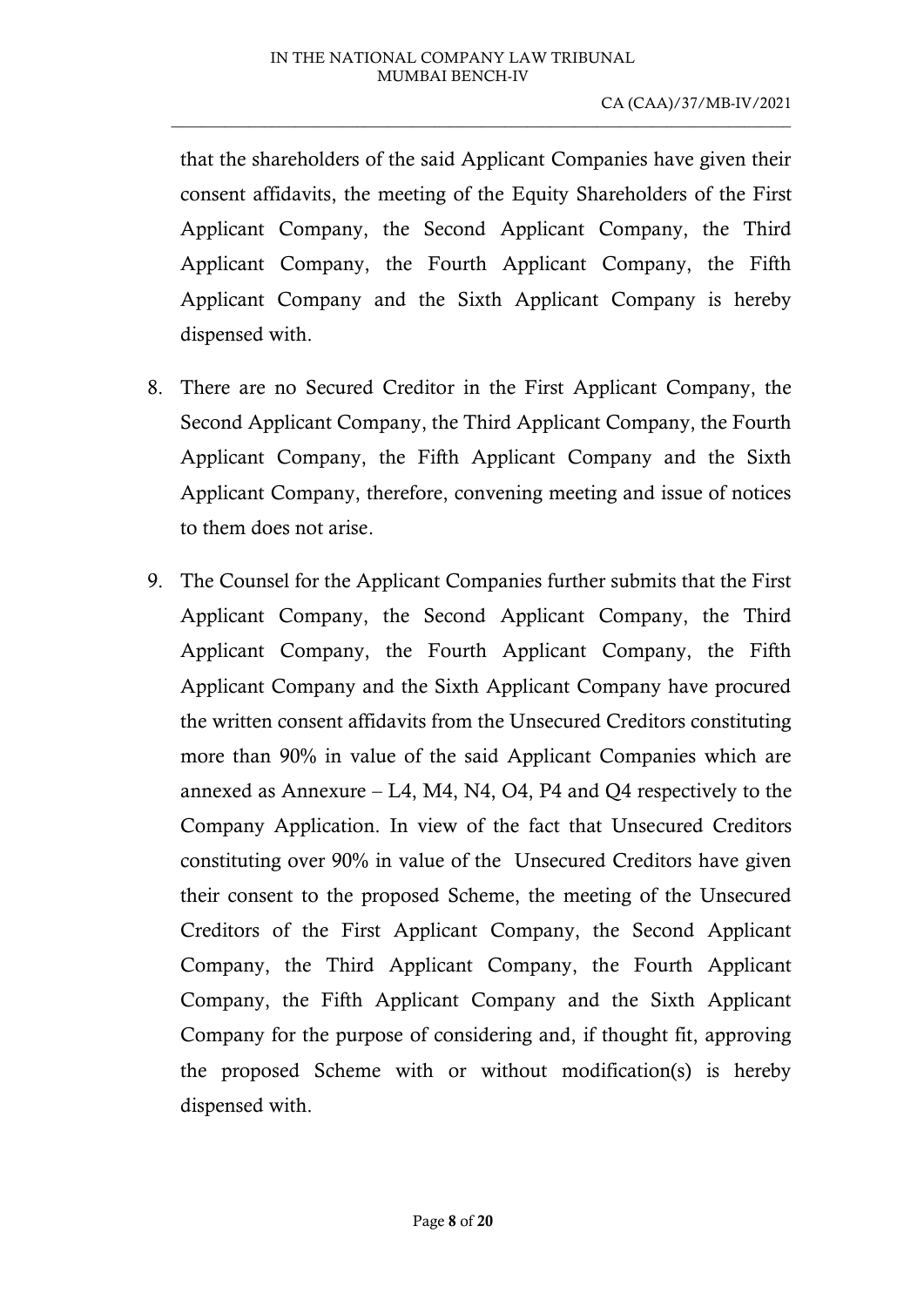- 10. That the meeting of the 1 (One) Debenture Holder of the Sixth Applicant Company be dispensed in support of Company Application, inter-alia stating therein that there is sole Debenture Holder in the Sixth Applicant Company and that the Sixth Applicant Company having procured the written consent affidavit from the sole Debenture Holder in the Sixth Applicant Company which is annexed as Annexure – Q6 to the Company Application. In view of the fact that the Debenture Holder of the Sixth Applicant Company has given its consent affidavit, the meeting of the Debenture Holder of the Sixth Applicant Company is hereby dispensed with.
- 11. The Counsel for the Applicant Companies respectfully submits that:
	- (i) Being a merger of either directly or indirectly wholly owned subsidiary companies into its holding company, no shares would be issued or allotted as consideration pursuant to the merger. Accordingly, the rights of members of the Transferee Company are not affected since there will be no issue of shares pursuant to the Scheme and there would be absolutely no change in the equity share capital of the Transferee Company. Also, the present Scheme will not result in any dilution in shareholding of the shareholders of the Transferee Company;
	- (ii) The rights of the creditors of the Transferee Company are not affected since there will be no reduction in their claims and post amalgamation, the assets of the Transferee Company, will be sufficient to discharge their claims. Also, the net worth of the Transferee Company is and will continue to remain positive post-merger;
	- (iii) The existence of the Transferee Company will remain as before without any change either to its shareholding pattern or debt position pursuant to the Scheme;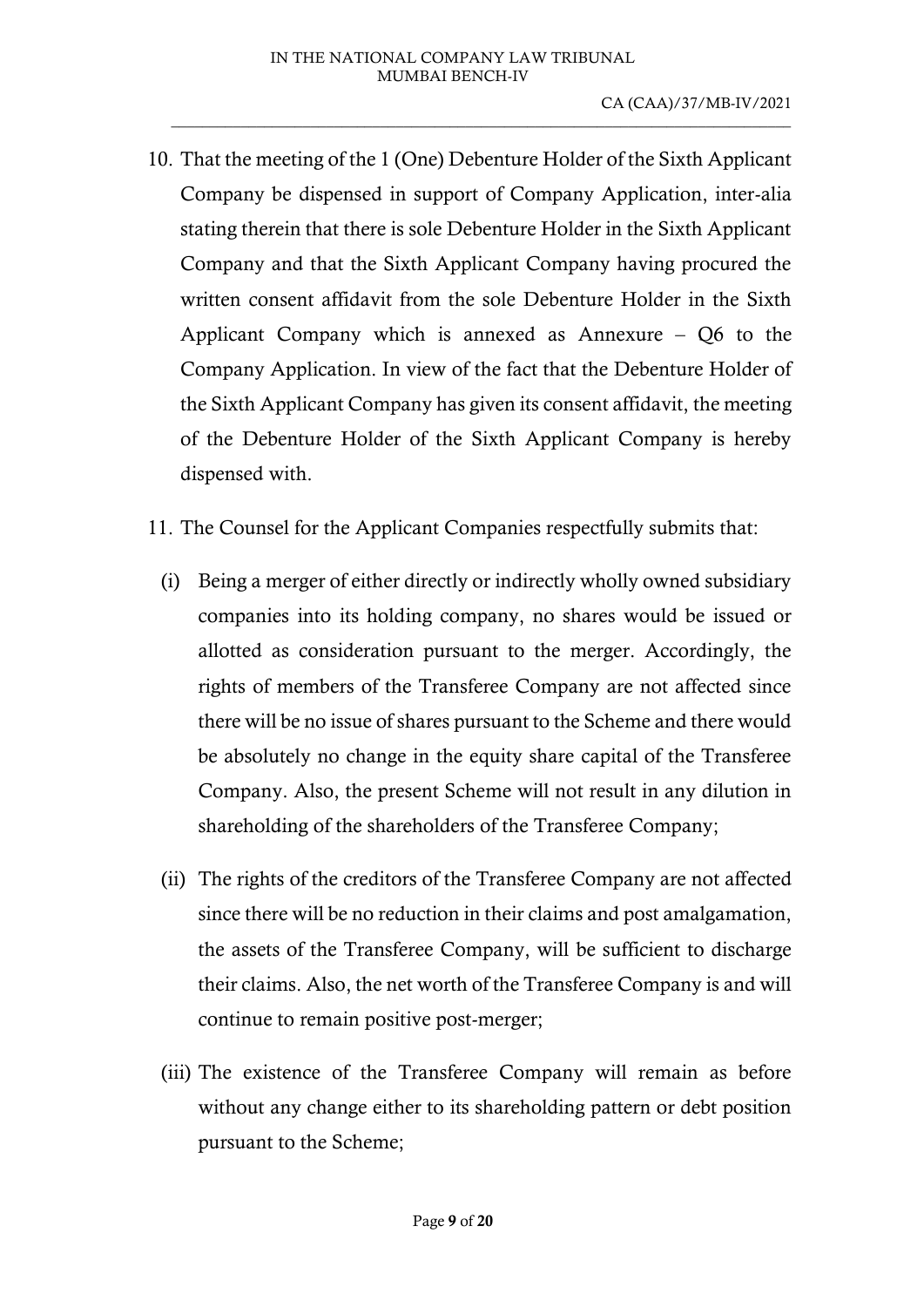- (iv) No undertaking of the Transferor Company is being parted away or being disposed-off and hence provisions of Section 180 of the Companies Act, 2013 are also not applicable.
- 12. The Counsel for the Seventh Applicant Company/ the Transferee Company submits that in view of above, no reconstruction or arrangement happens with its shareholders or creditors, and thus, it does not require to hold either shareholders' meeting or creditors' meeting for approval of the proposed Scheme, in view of ratio laid down by Hon'ble Bombay High Court in case of *Mahaamba Investments Limited v/s. IDI Limited (2001) SCC Online Bom 1174*, *BON Limited* in *Company Scheme Petition No. 123 of 2010* and this Tribunal in *CSA No 243 of 2017* in the matter of *Housing Development Finance Corporation Limited*, in *CSA No. 915 of 2017* in the matter of *Godrej Consumer Products Limited*, in *CSA No. 899 of 2017* in case of *Mahindra CIE Automotive Limited*, in *CSA No. 1019 of 2017* in case of *Godrej Properties Limited*, in *CSA No. 1615 of 2018* in case of *Dolvi Minerals and Metals Private Limited*, in *CSA No. 396 of 2019* in *JSW Logistic Infrastructure Private Limited*, in *CSA No. 1611 of 2019* in *CEAT Specialty Tyres Limited*, in *CSA No. 3123 of 2019* in *JAI Corp Limited, in CSA No. 4149 of 2019 in Godrej Properties Limited, and in CSA No. 634 of 2020 in Asian Paints Limited*. The Counsel for the Transferee Company submits that the facts in the present case are similar to the facts of above case therefore no meeting of shareholders, creditors or debenture holders of the Transferee Company is required to be convened.
- 13. The Counsel for the Transferee Company further submits that the meeting of Secured Creditors in the Transferee Company be dispensed in support of Company's Further Affidavit, inter-alia stating therein that there are 22 (Twenty Two) Secured Creditors of INR 1881.81 crores in the Transferee Company and that the Transferee Company has procured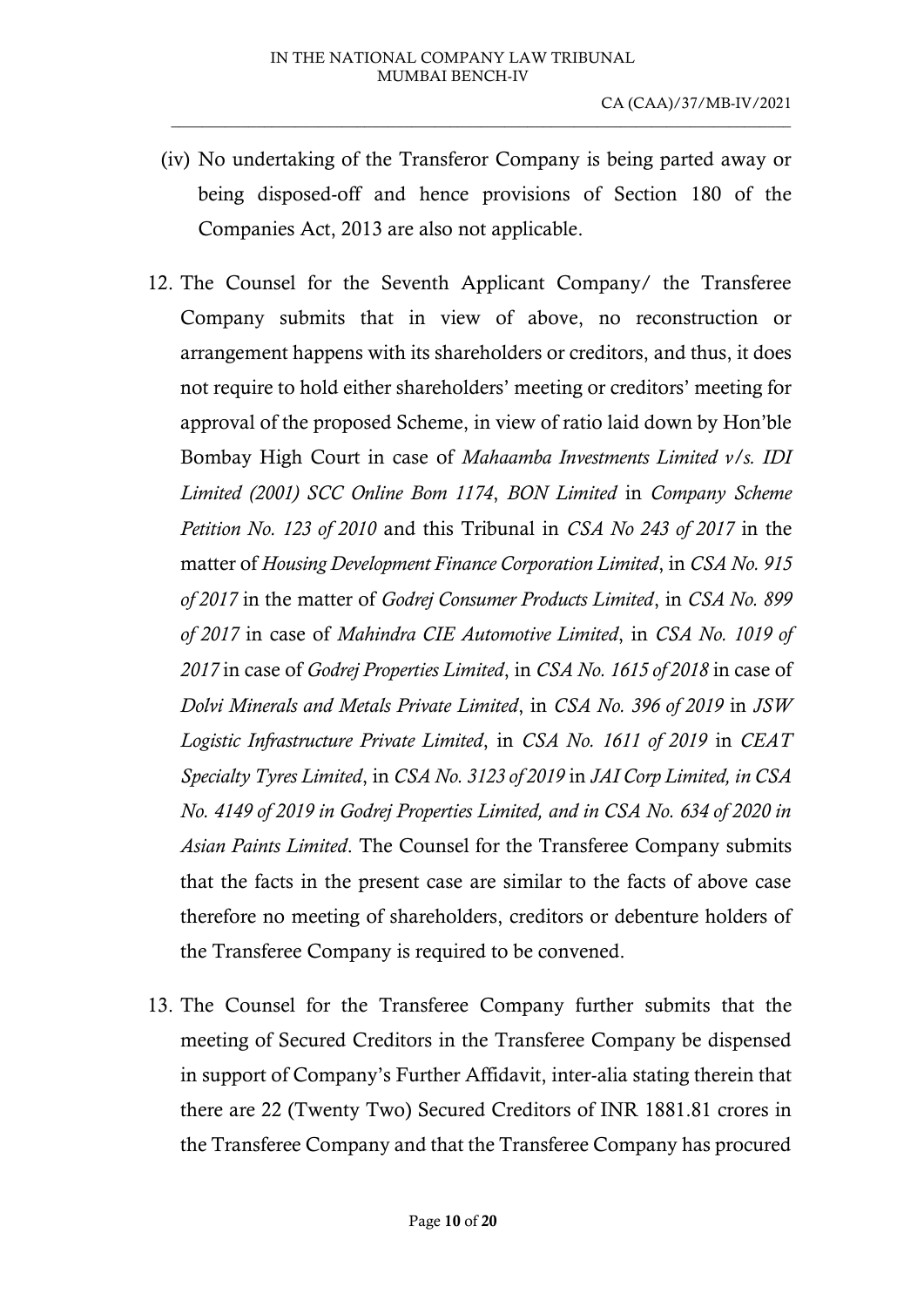the written consent from all the Secured Creditors in the Transferee Company, copies of which are annexed as Annexure – 'B1-B22' to the Further Affidavit filed on July 21, 2021. In view of the fact that all the Secured Creditors of the Transferee Company have given their consent, the meeting of the Secured Creditors of the Transferee Company is hereby dispensed with.

- 14. The Counsel for the Seventh Applicant Company submits that the meeting of the Equity Shareholders and Unsecured Creditors of the Seventh Applicant Company/ the Transferee Company may be dispensed with since the Transferor Companies are either directly or indirectly wholly-owned subsidiaries of the Seventh Applicant Company/ the Transferee Company. The Counsel for the Applicant Companies further clarifies that the Transferee Company will file petition and comply with the provisions of service of notices upon all Regulatory Authorities.
- 15. The Applicant Companies are accordingly directed to serve notices along with copy of scheme by Registered Post-AD/Speed Post and Hand Delivery upon:
	- (i) Concerned Income Tax Authorities within whose jurisdiction the Applicant Company's assessments are made

| Name of the Applicant                      | PAN        | Jurisdiction            |  |
|--------------------------------------------|------------|-------------------------|--|
| Company                                    |            |                         |  |
| Patel<br>Hydro<br>Power<br>Private Limited | AAFCP8046F | Circle 10(3)(2), Mumbai |  |
| Zeus Minerals Trading                      | AAACZ2818E | Circle 11(3)(4), Mumbai |  |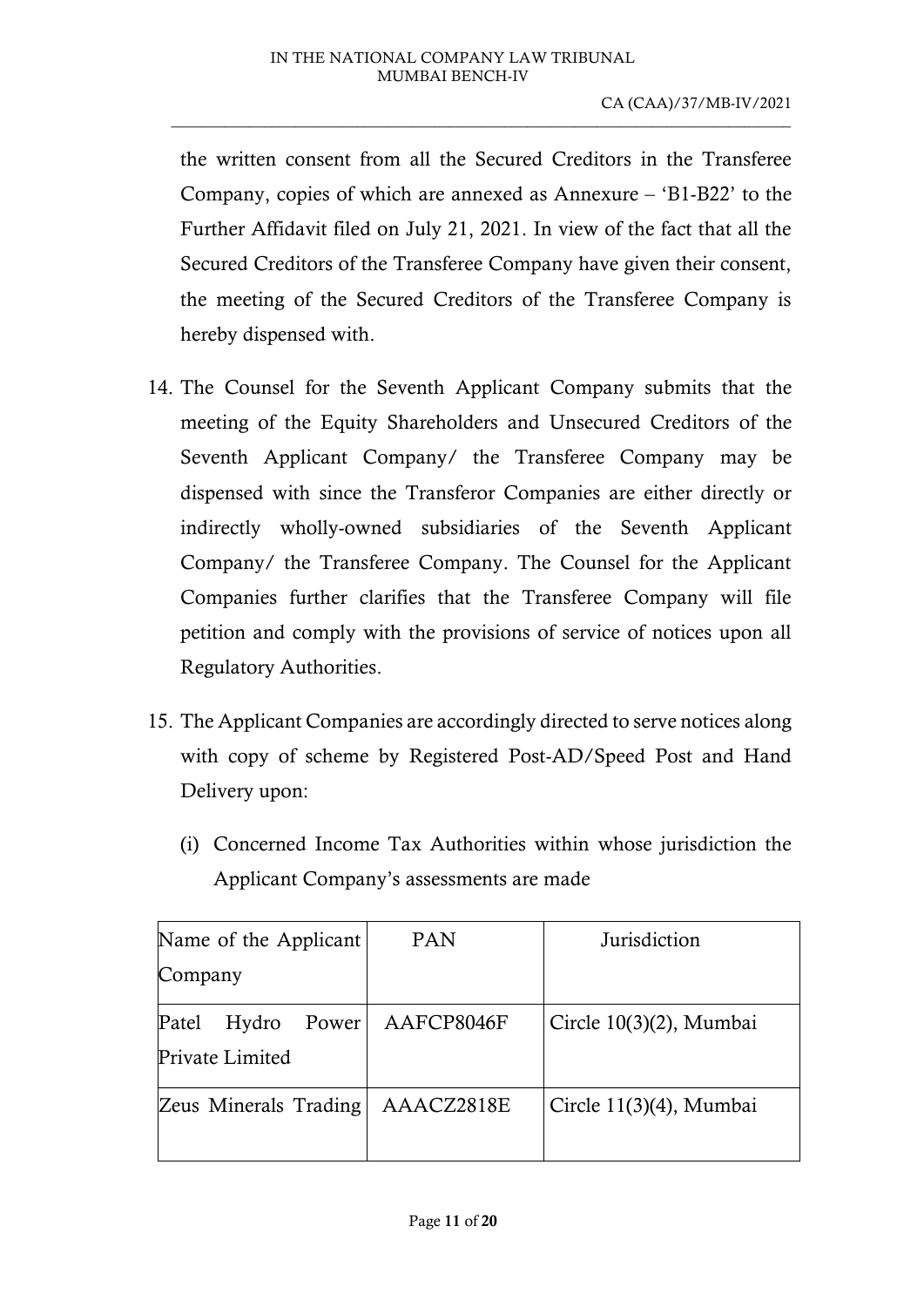| Private Limited                               |            |                             |
|-----------------------------------------------|------------|-----------------------------|
| Patel<br>&<br>Concrete<br>Quarries<br>Private | AAECP5197L | Circle 10(3)(3), Mumbai     |
| Limited                                       |            |                             |
| Patel Lands Limited                           | AAFCP6316A | Circle 10(3)(3), Mumbai     |
| Patel Engineers Private<br>Limited            | AADCP7296H | Circle 10(3)(3), Mumbai     |
| Phedra Projects Private<br>Limited            | AAECP0950B | Circle $10(3)(1)$ , Mumbai  |
| Patel<br>Engineering<br>Limited               | AAACP2567L | Central Circle 3 (4) Mumbai |

(ii) the Central Government through the office of Regional Director, Western Region, Mumbai (iii) Registrar of Companies, Mumbai (iv) Securities and Exchange Board of India (SEBI) (only in case of the Transferee Company), (v) BSE Limited (only in case of the Transferee Company), (vi) National Stock Exchange of India Limited (NSE) (only in case of the Transferee Company), (vii) concerned Goods and Service Tax Authorities and any other applicable regulatory authority pursuant to sub-section (5) of Section 230 of the Companies Act, 2013 and as per Rule 8 of the Companies (Compromises, Arrangements and Amalgamations) Rules, 2016, with a direction that they may submit their representations, if any, within a period of thirty days from the date of receipt of such notice to the Tribunal with copy of such representations shall simultaneously be served upon the Applicant Companies, failing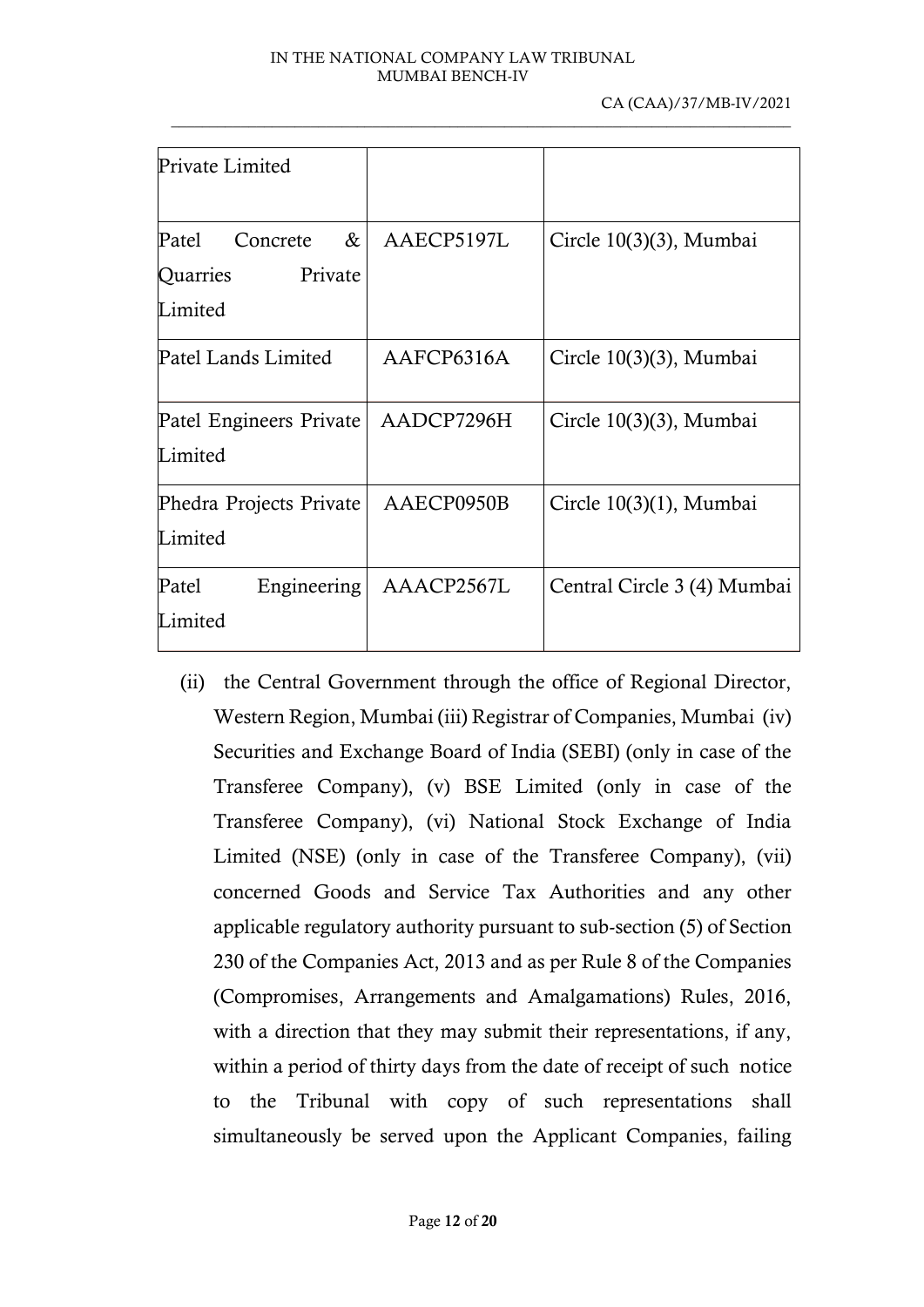which, it shall be presumed that the authorities have no representations to make on the proposals.

 $\_$  , and the set of the set of the set of the set of the set of the set of the set of the set of the set of the set of the set of the set of the set of the set of the set of the set of the set of the set of the set of th

16. The First Applicant Company, the Second Applicant Company, the Third Applicant Company, the Fourth Applicant Company, the Fifth Applicant Company and the Sixth Applicant Company are also directed to serve notice by Registered Post-AD/Speed Post and Hand Delivery upon Official Liquidator, pursuant to section 230(5) of the Companies Act, 2013 and as per Rule 8 of the Companies (Compromises, Arrangements and Amalgamations) Rules, 2016, Mr. Hemant Kumar Shah, Chartered Accountant, having E-mail id: shahkhemant@yahoo.com; M- +91-9004037902; is appointed to assist the Official Liquidator to scrutinize the books of accounts of all the said Transferor Companies for the last 5 years and submit its representation / report to the Tribunal. The aforesaid Companies to pay fees total of INR 2,00,000/- to be shared equally by Transferor Companies for this purpose. If no representation / response is received by the Tribunal from Official Liquidator, Bombay within a period of thirty days from the date of receipt of such notice, it will be presumed that Official Liquidator has no representation / objection to the proposed Scheme as per Rule 8 of the Companies (Compromises, Arrangements and Amalgamations) Rules, 2016.

# Order

17. The Transferee Company has already submitted the Consent Affidavits from its 22 Secured Creditors having an outstanding of Rs.1,881.81 crore vide its Additional Affidavit dated 21.07.2021. The Sixth Transferor Company has also submitted the consent of Debenture Holder along with the Application.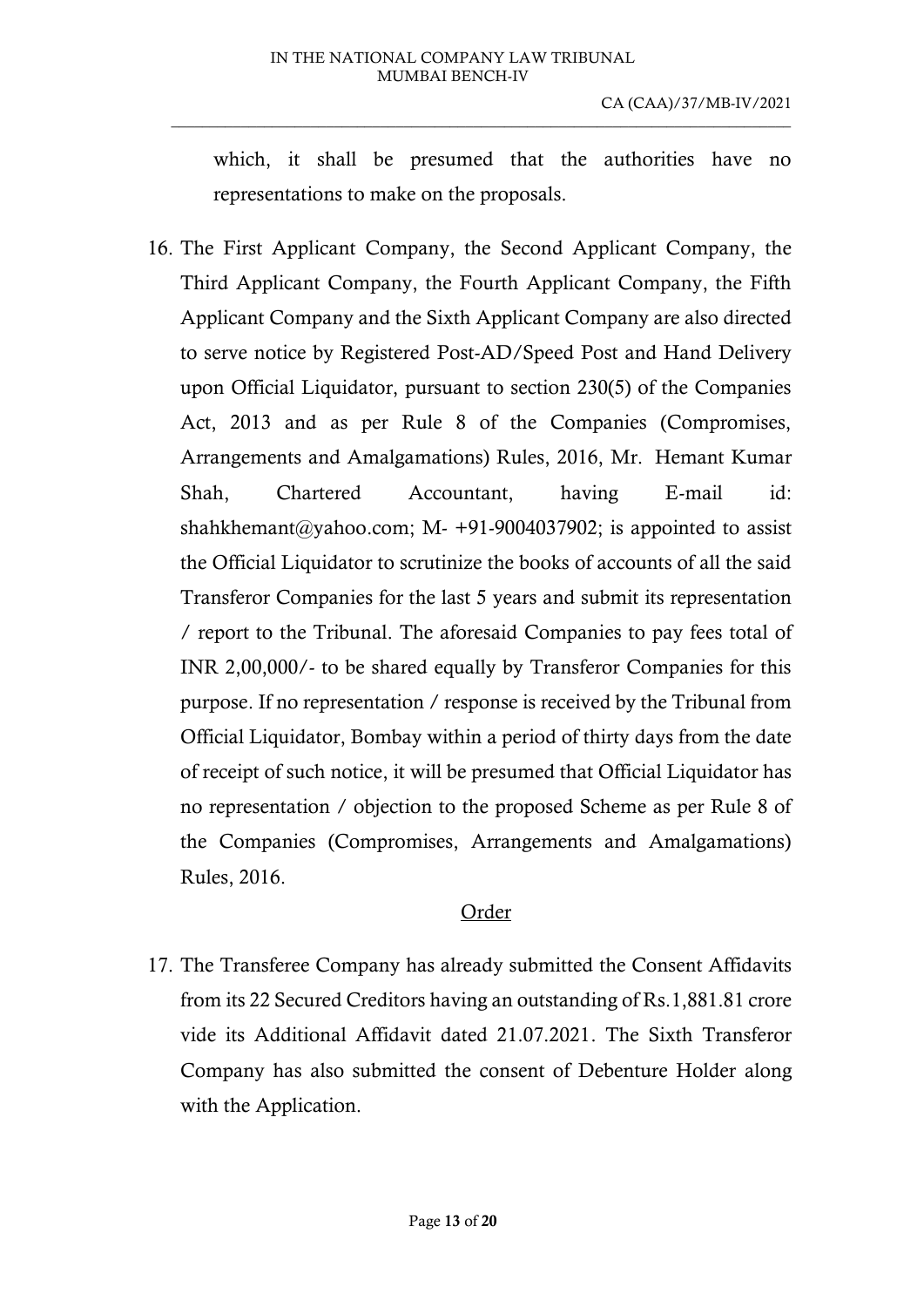18. Following are the list of Secured Creditors of the Seventh Applicant Company/Transferee Company:

| Sr. | <b>Particulars</b>        | $O/S$ as on | <b>NOC Reference</b> | Date       |
|-----|---------------------------|-------------|----------------------|------------|
| No. |                           | 31.03.2021  | N <sub>0</sub>       |            |
|     |                           | (Rs in      |                      |            |
|     |                           | Crore)      |                      |            |
| 1.  | Bank of India             | 191.89      | ANLCB/PZ/21-         | 09.06.2021 |
|     | Andheri Large             |             | 22/000144            |            |
|     | Corporate Branch          |             |                      |            |
| 2.  | Bank of                   | 156.49      | AY39/Adv/PEL/        | 08.06.2021 |
|     | Maharashtra               |             | NOC/2021-22          |            |
|     | <b>Industrial Finance</b> |             |                      |            |
|     | <b>Branch</b>             |             |                      |            |
| 3.  | Union Bank of             | 132.39      | IFB: MUM:            | 27.05.2021 |
|     | India                     |             | ADV:2021-22:868      |            |
|     | <b>Industrial Finance</b> |             |                      |            |
|     | <b>Branch</b>             |             |                      |            |
| 4.  | DBS Bank Limited          | 112.38      | CDT/ADMIN/37         | 11.06.2021 |
|     | Mumbai Branch-            |             | 0/2021               |            |
|     | GF, Express               |             |                      |            |
|     | Towers, Nariman           |             |                      |            |
|     | Point, Mumbai-            |             |                      |            |
|     | 400021                    |             |                      |            |
| 5.  | <b>Export Import</b>      | 23.93       | LMG-MRO/DE-          | 11.06.2021 |
|     | Bank of India             |             | 130/2021-22/275      |            |
|     | Centre One                |             |                      |            |
|     | Building, Floor 21,       |             |                      |            |
|     | World Trade               |             |                      |            |
|     | Centre Complex,           |             |                      |            |
|     | Cuffe Parade,             |             |                      |            |
|     | Mumbai-400005             |             |                      |            |
| 6.  | General Insurance         | 4.39        |                      | 22.06.2021 |
|     | Corporation of            |             |                      |            |
|     | India                     |             |                      |            |
|     | "SURAKSHA",               |             |                      |            |
|     | 170, J. Tata Road,        |             |                      |            |
|     | Churchgate,               |             |                      |            |
|     | Mumbai-400020.            |             |                      |            |
| 7.  | <b>ICICI Bank</b>         | 169.83      | SSG213491433300      | 28.05.2021 |
|     | Limited                   |             |                      |            |
|     | <b>ICICI Bank</b>         |             |                      |            |
|     | Towers, Bandra-           |             |                      |            |
|     | Kurla Complex,            |             |                      |            |
|     | Mumbai-400051             |             |                      |            |
|     |                           |             |                      |            |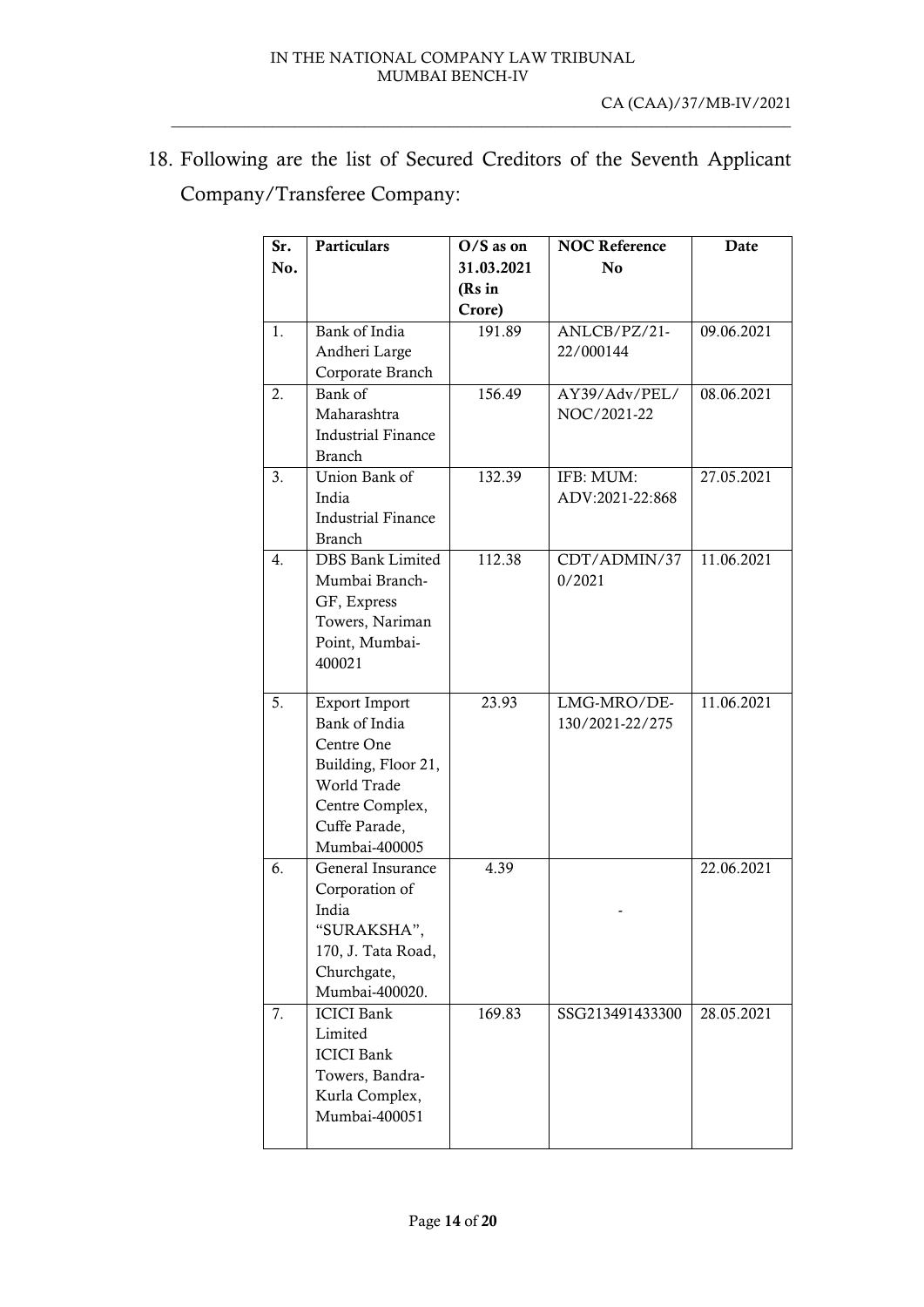| Sr.<br>No. | <b>Particulars</b>                                                                                                                                                    | $O/S$ as on<br>31.03.2021<br>(Rs in<br>Crore) | <b>NOC Reference</b><br>N <sub>0</sub> | Date       |
|------------|-----------------------------------------------------------------------------------------------------------------------------------------------------------------------|-----------------------------------------------|----------------------------------------|------------|
| 8.         | <b>IDBI</b> Bank<br>Limited<br>WTC Complex,<br>Cuffe Parade,<br>Mumbai-400005                                                                                         | 108.16                                        | IDBI/LCG/PEL/<br>2021-22/0083          | 11.06.2021 |
| 9.         | IndusInd Bank<br>Limited<br>Opus Centre, plot<br>No 47, Central<br>Road, Opp. Tunga<br>Paradise, MIDC,<br>Andheri E<br>Mumbai 400093                                  | 23.18                                         | IBL/CO/103/202<br>$1 - 22$             | 15.06.2021 |
| 10.        | <b>RBL Bank Limited</b><br>One India bulls<br>Centre, Tower 2B,<br>$6th$ floor, 841<br>Senapati Bapat<br>Marg, Lower<br>Parel, Mumbai-<br>400013                      | 13.86                                         |                                        | 24.06.2021 |
| 11.        | SREI Equipment<br>Finance ltd<br>"Paradise",<br>51k/51L,<br>Bhulabhai Desai<br>Road, Near,<br>Shyam Niwas,<br>Breach Candy,<br>Mumbai-400026                          | 43.25                                         |                                        | 29.05.2021 |
| 12.        | <b>IFCI</b> factors<br>Limited-through<br>project Lead Niraj<br>Cements<br>Structural limited,<br>Pas Enterprises,<br>Bylan Niraj Infra<br>Project Private<br>Limited | 32.22                                         |                                        | 05.07.2021 |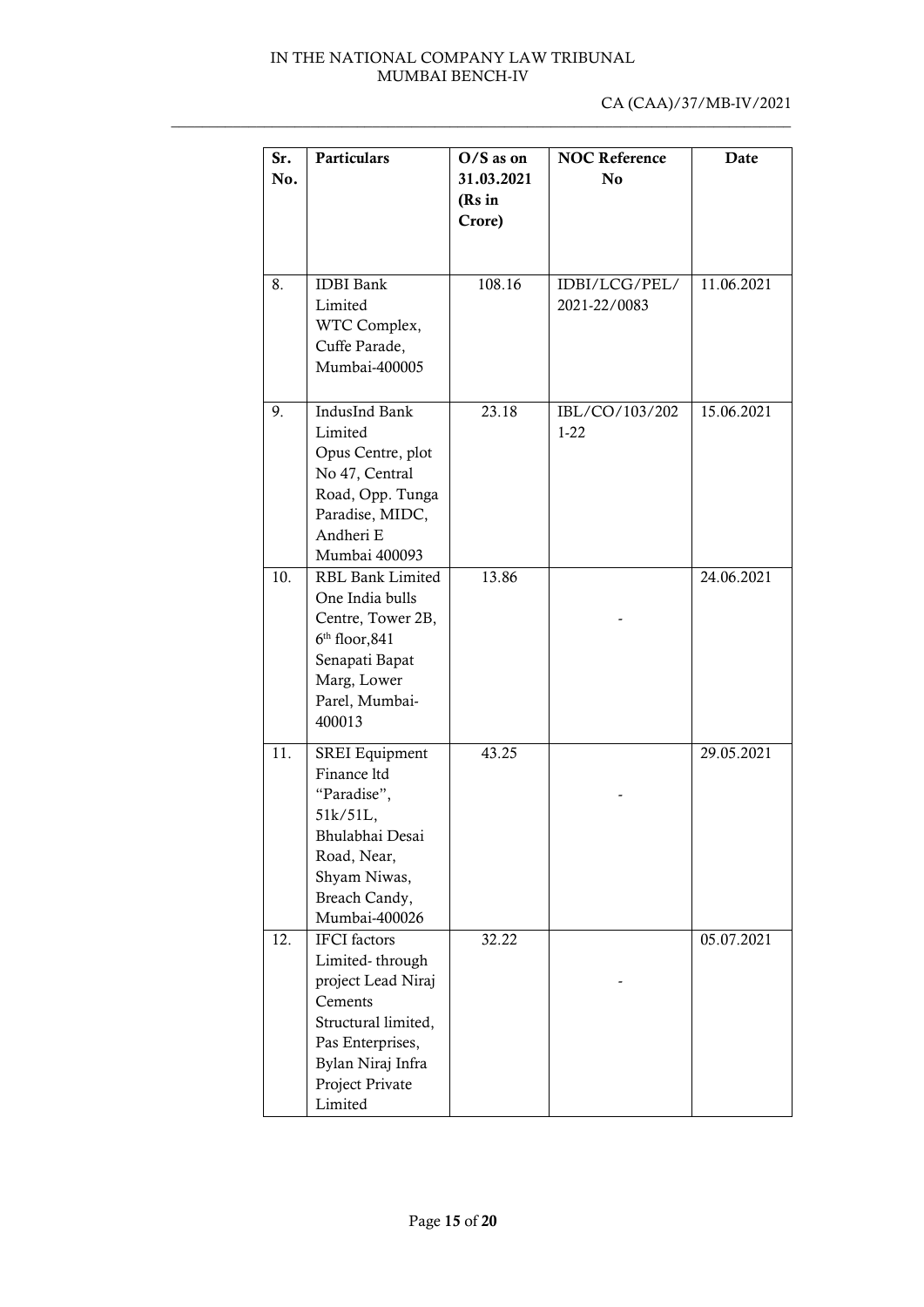| Sr.               | <b>Particulars</b>     | $O/S$ as on | <b>NOC Reference</b> | Date       |
|-------------------|------------------------|-------------|----------------------|------------|
| No.               |                        | 31.03.2021  | No                   |            |
|                   |                        | (Rs in      |                      |            |
|                   |                        | Crore)      |                      |            |
| 13.               | Viniyog Invest. &      | 8.96        |                      | 02.07.2021 |
|                   | <b>Trading Company</b> |             |                      |            |
|                   | Private Ltd.           |             |                      |            |
|                   | 121A, Embassy          |             |                      |            |
|                   | Apartments,            |             |                      |            |
|                   | Napeansea Road,        |             |                      |            |
|                   | Mumbai-400006          |             |                      |            |
| 14.               | KIC Food               | 4.74        |                      | 02.07.2021 |
|                   | Products Private       |             |                      |            |
|                   | Ltd                    |             |                      |            |
|                   | 29, Hanuman            |             |                      |            |
|                   | Road, New Delhi,       |             |                      |            |
|                   | 110001                 |             |                      |            |
| $\overline{15}$ . | Capsave Finance        | 15.00       |                      | 05.07.2021 |
|                   | Private Limited-       |             |                      |            |
|                   | through project        |             |                      |            |
|                   | lead Niraj             |             |                      |            |
|                   | Cements                |             |                      |            |
|                   | Structural limited     |             |                      |            |
|                   |                        |             |                      |            |
| 16.               | Standard               | 5.17        |                      | 11.06.2021 |
|                   | Chartered Bank         |             |                      |            |
| 17.               | YES Bank Limited       | 88.46       | YBL/ARM/2021-        | 17.06.2021 |
|                   |                        |             | 22/181               |            |
| 18.               | <b>AXIS Bank</b>       | 133.81      | AXISB/CO/SAG         | 11.06.2021 |
|                   | Limited                |             | /GK/2021-            |            |
|                   |                        |             | 22/110621            |            |
| 19.               | Bank of Baroda         | 303.07      | BOB/CFSBAL/P         | 11.06.2021 |
|                   | $10/12$ . Mumbai       |             | EL/2021-22/35        |            |
|                   | Samachar Marg,         |             |                      |            |
|                   | Fort, Mumbai           |             |                      |            |
|                   | 400001                 |             |                      |            |
| 20.               | State Bank of          | 20.69       | BBR/AMT-             | 08.06.2021 |
|                   | India                  |             | IV/2021-22/0220      |            |
|                   | Backbay                |             |                      |            |
|                   | Reclamation            |             |                      |            |
|                   | <b>Branch</b>          |             |                      |            |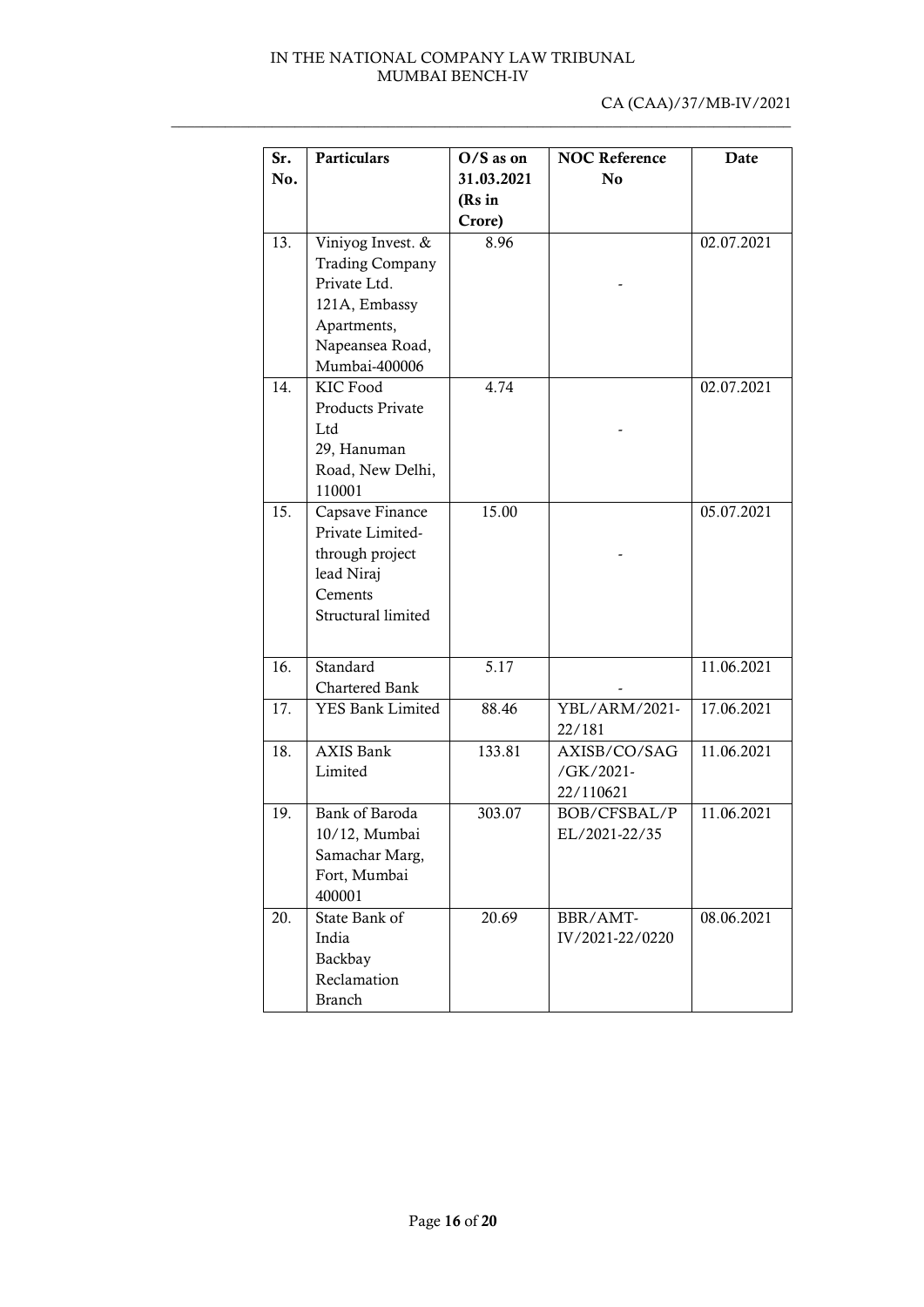| Sr.<br>No. | <b>Particulars</b>                                                                                                                | $O/S$ as on<br>31.03.2021<br>(Rs in<br>Crore) | <b>NOC Reference</b><br>N <sub>0</sub>           | Date       |
|------------|-----------------------------------------------------------------------------------------------------------------------------------|-----------------------------------------------|--------------------------------------------------|------------|
| 21.        | Canara Bank<br>Large Corporate<br>Branch-fort 7 <sup>th</sup><br>floor, Maker<br>Chambers III,<br>Nariman Point,<br>Mumbai-400021 | 105.31                                        | LCB-<br>FORT/ADV/CR-<br>228/AD/286/202<br>$1-22$ | 08.062021  |
| 22.        | Life Insurance<br>Corporation of<br>India                                                                                         | 184.63                                        | CO/INVM/Revie<br>ws/STD/2021.22/<br>PEL/SSM      | 20.07.2021 |
|            | <b>Total</b>                                                                                                                      |                                               | 1,881.81                                         |            |

19. This Bench has considered the submissions made by the Learned Counsel for the Applicant Companies with respect to holding the meetings of Equity Shareholders, Secured Creditors and Unsecured Creditors or getting their Consent Affidavits. The Six Transferor Companies have already complied with the requirements by submitting the Consents Affidavits of the Equity Shareholders and Unsecured Creditors. There are no Secured Creditors in these Transferor Companies. This Bench is of considered opinion that in view of the advent of the IBC, 2016, where a Creditor having an outstanding of Rs. One Crore and above can bring Insolvency Petition against the Corporate Debtor, it will be in the fitness of the things that a scheme of Merger should have Consent of Equity Shareholders either in duly constituted meeting or by way of Consent Affidavits filed.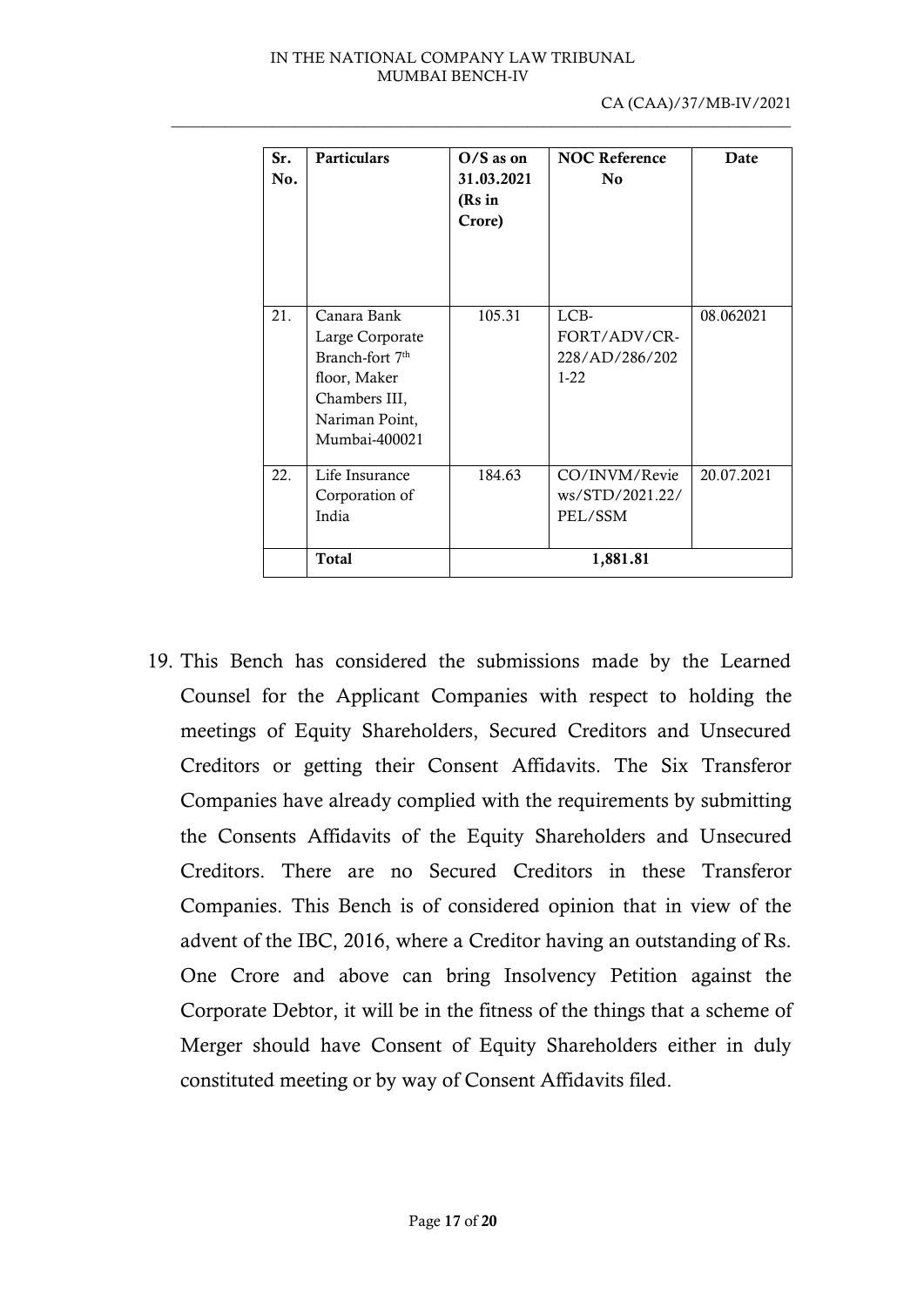- 20. Further, the Consent Affidavits of the Secured Creditors of Rs.1881.81 crore of the Transferee Company have also been provided by the Transferee Company as detailed above. The condition of Consent Affidavit of the Secured Creditors has since been complied.
- 21. The Transferee Company has not submitted the list of Equity Shareholders and Unsecured Creditors. As far as the Meeting/Consent Affidavit of the Equity Shareholders of the Transferee Company are concerned, the Transferee Company will submit Consent Affidavits of the Equity Shareholders of the Transferee Company or hold the meeting of the Equity Shareholders before filing of the Company Petition. In case the Transferee Company choses for the meeting of the Equity Shareholders, the same may be held on  $22<sup>nd</sup>$  December, 2021, Wednesday at 11.00 am at the registered office of the Transferee Company or at any convenient place in Mumbai. The Chairman/Managing Director of the Transferee Company will be the Chairperson of the meeting of the Equity Shareholders.
- 22. At least 30 (thirty) clear days before the aforesaid meeting of the Equity Shareholders of the Transferee Company be held as aforesaid, a notice convening the said meeting at the day, date and time aforesaid, together with copies of the Scheme and the Explanatory Statement required to be sent under Section 230(3) of the Companies Act, 2013 read with Rule 6 of the Companies (Compromises, Arrangements and Amalgamations) Rules, 2016, shall be sent by Registered Post-AD/Speed Post and e-mail to the Equity Shareholders of the Transferee Company whose email addresses are duly registered with the Transferee Company, addressed to each of the shareholders, at their last known e-mail addresses as per the records of the Transferee Company.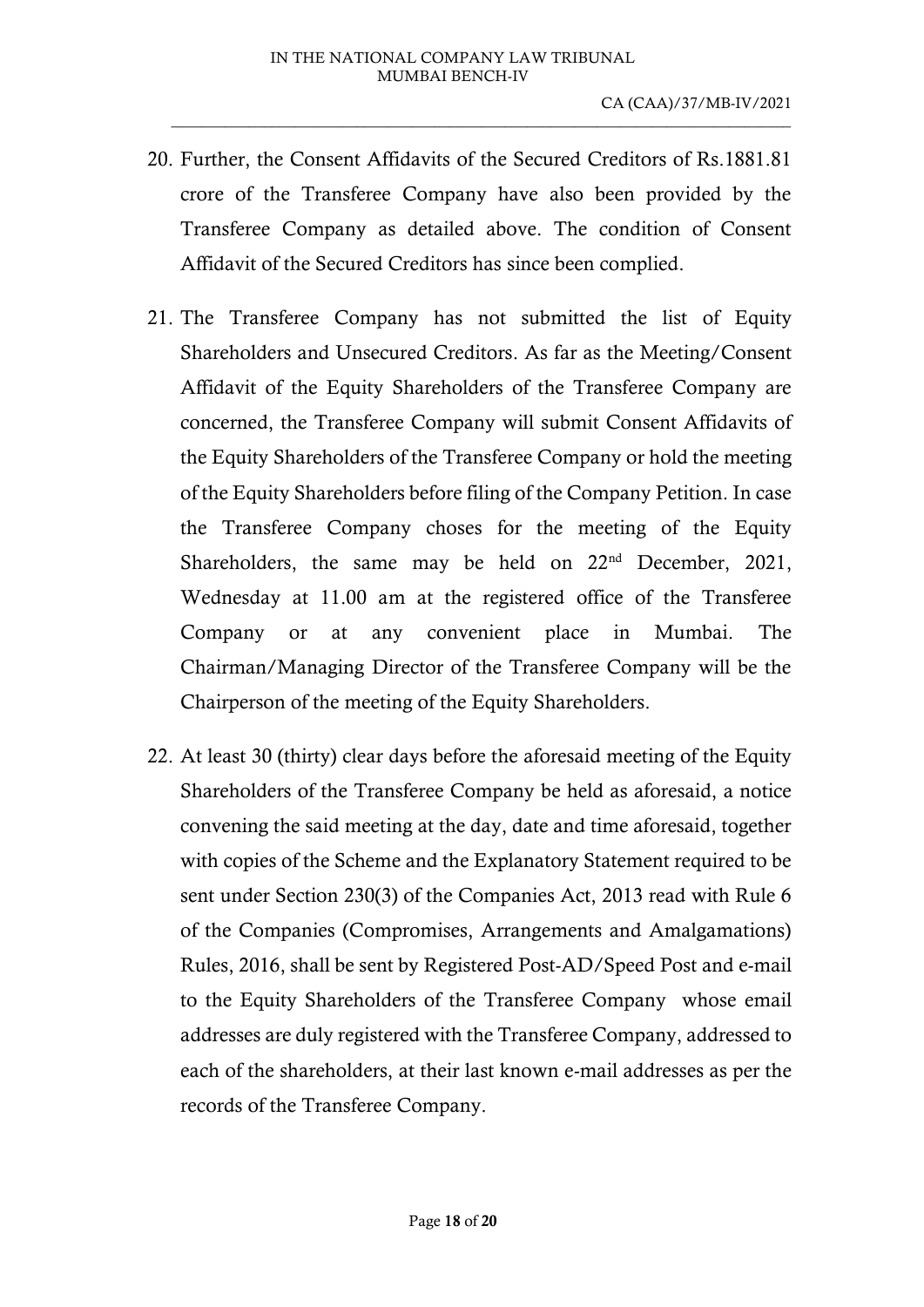- 23. At least 30 (thirty) days before the aforesaid meeting of the Equity Shareholders of the Transferee Company to be held as aforesaid, an advertisement of notice convening the said meeting, indicating the day, date and time aforesaid be published once each in '*Business Standard'* in English and '*Navshakti*' in Marathi, both circulated at Mumbai, and stating that copies of the Scheme and the statement required to be furnished pursuant to Section 230 (3) of the Companies Act, 2013 can be obtained free of charge by emailing the Transferee Company.
- 24. Keeping in view of the fact and circumstances of the case, as 14 Transferor Companies are transferring into the Transferee Company and in the interest of the creditors of the Applicant Companies, this Bench directs the Transferee Company to issue Notice of Scheme to all its Unsecured Creditors by Registered Post-AD/Speed Post and by E-mail whose Email IDs are available with the Company and file Consent Affidavits of the Unsecured Creditors at least of the value of 90% at the time of filing of Company Petition.
- 25. Further, the Bench has observed that since there are 7 (seven) IBC proceedings pending against the Applicant Companies, the list of which has been filed by the Applicant Companies vide Additional Affidavit dated 11.06.2021 annexed as Annexure "C", the Applicant Companies are directed to issue notice of Scheme by Registered Post-Ad/Speed Post and Email upon the Petitioners who have filed the Insolvency Proceedings against the Applicant Companies and specific consents of these Petitioners of the IBC Proceedings is to be submitted at the time of filing of Company Petition.
- 26. The Applicant Companies to file affidavit of service and compliance within 10 working days after serving the notices to all the Regulatory